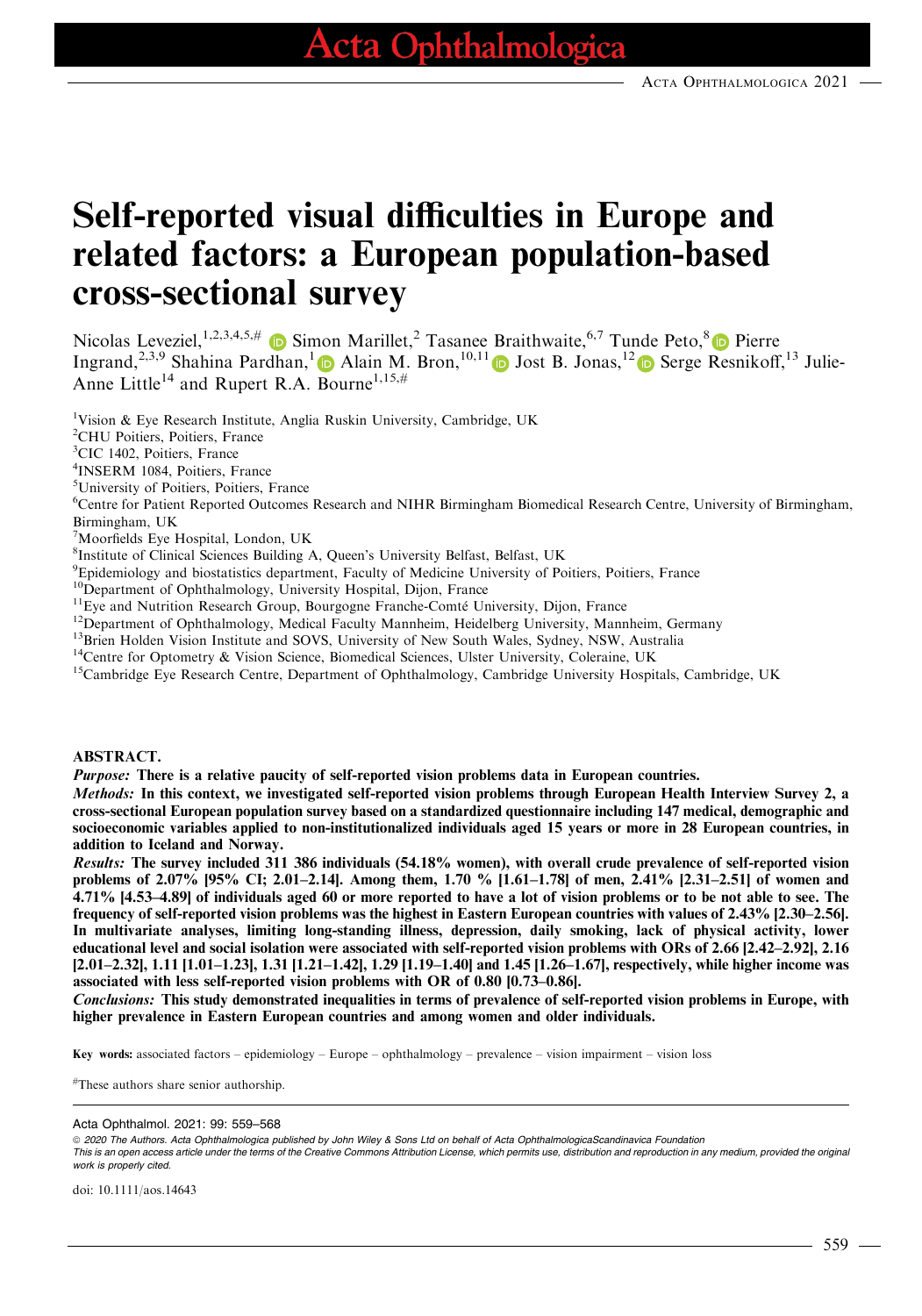# Introduction

In addition to reducing educational and economic opportunities, blindness and visual impairment have been linked to lower quality of life, shorter life expectancy and higher morbidity (McCarty et al. 2001; Lee et al. 2002; Thiagarajan et al. 2005; Knudtson et al. 2006; Cugati et al. 2007; Karpa et al. 2009; Chakravarthy et al. 2017; Wang et al. 2017). Identification of factors that link vision problems with morbidity and premature death can assist with prevention and improve welfare of those with existing vision impairment.

In 2017, the Global Burden of Disease Vision Loss Expert Group published a population-based prevalence study of visual impairment and blindness worldwide, followed by a paper focussing on prevalence and causes of vision loss in high-income countries and in Eastern and Central Europe (Bourne et al. 2017; Bourne et al. 2018). In these comprehensive<br>systematic reviews covering a systematic reviews covering a twenty-five-year period, the authors highlighted the paucity of data from Central and Eastern European countries. The European Health Interview Survey (EHIS 2), a European Union initiative, is a general population-based survey providing crosssectional national data on health status, health determinants and healthcare activities in the European Union. In this study, we examined associations between self-reported vision difficulties in the EHIS 2 and other variables included in the survey and other European socioeconomic variables.

We sought to ascertain the association between self-reported vision problems and other variables of interest having a potential interaction with vision problems, identified through review of the literature. Specifically, we focused on medical history of diabetes and depression (Cosh et al. 2018; Aljied et al. 2018; Yu et al. 2019; Schubert et al. 2019) and potential associated risk factors including smoking status (Nita et al. 2017a; Nita et al. 2017; Mitchell et al. 2018), gender inequity (Mganga H et al. 2011; Bourne et al. 2017) and social isolation (Brunes et al. 2019).

# Material and Methods

#### Study design and population

The study was performed under the auspices of the EUROVISION research programme, funded by the European Union Horizon 2020 in 2018 (H2020-EU.1.3.2). The EUROVISION project aims to describe the prevalence of self-reported vision problems in European countries and to identify related demographic and socioeconomic factors, health determinants and healthcare access issues. The European Health Interview Survey (EHIS 2) was performed between 2013 and 2015 and was designed to include population-based samples representative of the European population aged 15 years and older. People living in collective households or institutions were excluded from this survey. The survey was conducted in 28 member states of the European Union and in two neighbouring countries (Iceland and Norway).

#### Procedures

The sampling frame was defined from population census, population registers, dwelling registers, national health insurance registries, postcode address files or samples from the Labour Force Survey, depending on the countries participating in the survey. Using standardized questionnaires, the data were collected by face-to-face or telephone interviews, regular mail, email or through the Internet, with the majority of the data originating from telephone and face-to-face interviews. Eurostat recommended a minimal required sample size of 7000 individuals per country. This sample size was not reached for member states with a small population (Slovakia, Slovenia, Sweden, Malta, Luxembourg, Lithuania, Iceland, Hungary, Croatia, Finland, Estonia, Denmark, Czech Republic, Cyprus and Belgium). For all these countries, except Malta, Luxembourg and Iceland, the number of respondents was above 5000 (Fig. 1).

The standardized questionnaire included four different modules comprising a demographic and socioeconomic component and public health category divided into a European health status module, a European health determinant module and a European healthcare module (Table 1). The questionnaire included 147 variables in total.

#### Categorising variables

From the original age groups, two alternative categorizations have been created. First, in order to account for varying top-coding across countries, age groups 75–79, 80–84, 80+ and 85+ have been merged in one group (75+). These groups were used for the global and region-wise univariate analysis, the multivariate analysis and for age standardization. Second, in order to reach a large enough sample size in each group to obtain reliable results for logistic regression within each country, adult individuals have been pooled in the following groups 18–29, 30–39, 40– 49, 50–59, 60–69 and 70+. These groups were used for the individual countries univariate analysis.

Two groups pertaining to vision status were defined: 'no vision problems' and 'vision problems'. These groups were derived from the variable named PL2 ('Difficulty in seeing, even when wearing glasses or contact lenses'). The possible answers were 1: 'No difficulty', 2: 'Some difficulty', 3: 'A lot of difficulty' and 4: 'Cannot do at all/unable to do'. Individuals who answered 3 or 4 were included in the 'vision problems' group. Those who did not answer were excluded. We defined 'unmet need' for optical correction as the proportion of respondents within the 'vision problems' group who also reported not wearing an optical correction.

#### Associated factors

Aside from age and gender, other variables were created to investigate their association with vision difficulties. These variables included education, wealth, health, daily smoking, daily alcohol consumption, physical activity, depression, chronic conditions, functional limitations (for respondents aged 65 years or more), limiting long-standing illness and social isolation.

Education was categorized into three levels: 'low' for preprimary to lower secondary education, 'intermediate' for upper secondary to short cycle tertiary education and 'higher' for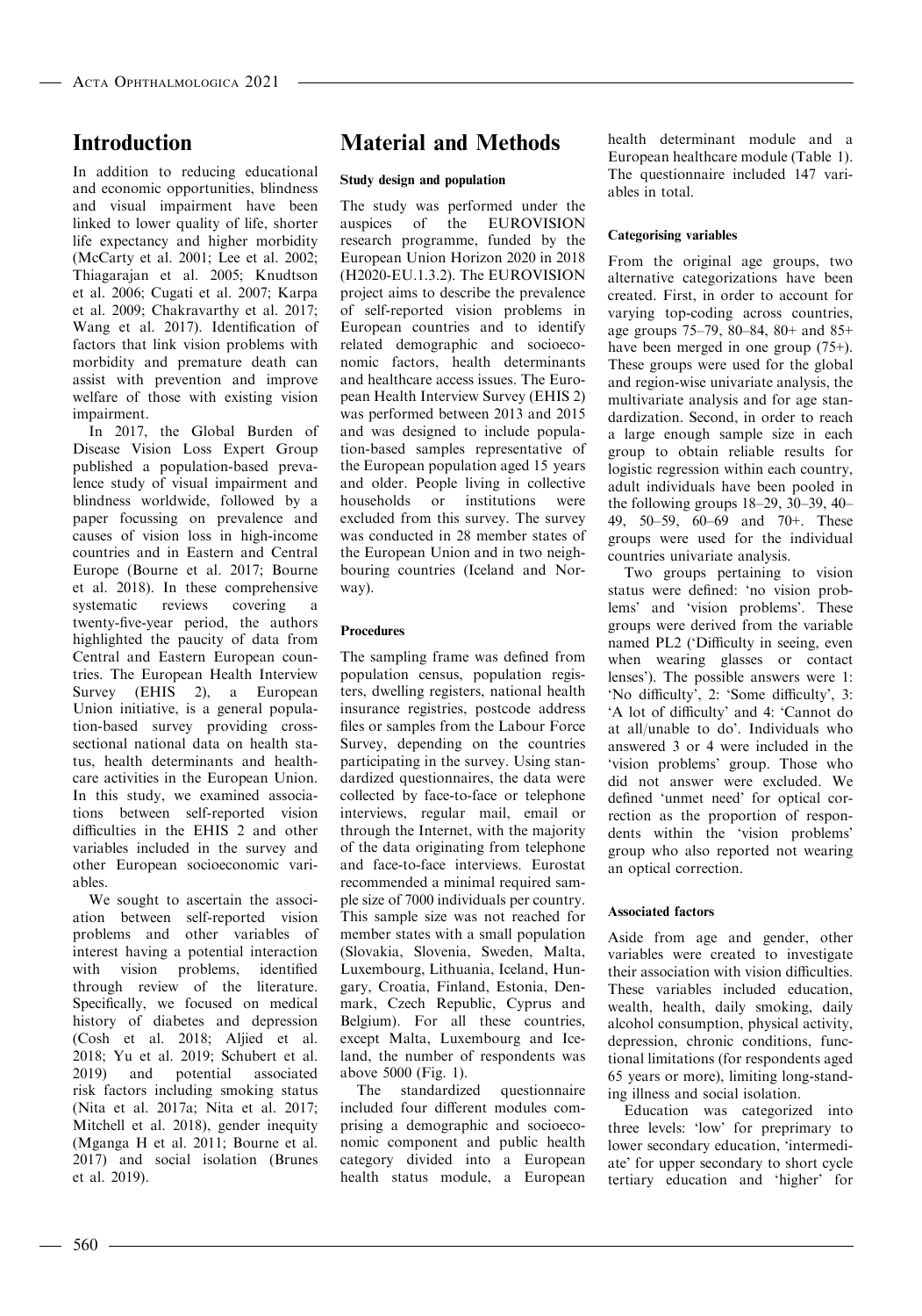

Fig. 1. Sample size and total weight for EHIS 2. (A) Sample size (number of respondents). (B) Targeted population (sum of unit weights).

|  |  |  |  |  |  |  |  | <b>Table 1.</b> Composition of public health modules developed into the questionnaires. |  |
|--|--|--|--|--|--|--|--|-----------------------------------------------------------------------------------------|--|
|--|--|--|--|--|--|--|--|-----------------------------------------------------------------------------------------|--|

| European Health Status<br>Module              | European Health<br>Determinants Module      | European Health Care<br>Module            |
|-----------------------------------------------|---------------------------------------------|-------------------------------------------|
| Health status                                 | Weight and height                           | Use of inpatient and day care<br>services |
| Specific diseases & chronic<br>conditions     | Physical activity                           | Use of ambulatory and home<br>care        |
| Occurrence of accidents and<br>injuries       | Consumption of fruits and<br>vegetables     | Medicine use                              |
| Absence from work (health)<br>problems)       | Smoking behaviour                           | Use of preventive services                |
| Physical & sensory functional<br>limitations  | Alcohol consumption                         | Unmet needs for health care               |
| Difficulties with personal care<br>activities | Social support                              |                                           |
| Difficulties with household<br>activities     | Provision of informal care or<br>assistance |                                           |
| Having pain                                   |                                             |                                           |
| Specific aspects of mental<br>health          |                                             |                                           |

tertiary education and above. Wealth was coded in two levels: 'low' for income in the lowest quintile and 'higher' for income in the other quintiles. Self-assessed health was coded in two levels: 'good' for respondent who judged their health 'good' or 'very good', 'poor' for those who answered 'fair', 'bad' or very 'bad'. Physical activity was coded 'yes' if the respondent walked, used a bike, practiced sports, fitness or recreational physical activities for 30 min or more at least once a week, and 'no' otherwise. Depression was assessed by either a response confirming depression, or from scoring more than three negative responses out of six items relating to mental well-being (chosen to be as similar as possible to the Center for Epidemiologic Studies-Depression scale). Chronic condition indicators included self-reported diabetes, heart

problems (coronary heart disease, angina pectoris or myocardial infarction) and stroke. The chronic condition indicators were combined into a single indicator variable encoding 'one or more chronic conditions'. Functional limitations were assessed by different items including difficulty walking half a kilometre on level ground, difficulty walking up or down 12 steps, difficulty feeding oneself, difficulty getting in and out of a bed or chair, difficulty dressing and undressing, difficulty using toilets and difficulty in bathing or showering. These items were combined in a single indicator variable encoding 'one or more functional limitations'. This variable was only defined for respondents aged 65 years and older. Social isolation was assessed by combining the following variables: partnership status and inadequate financial support. Respondents who were single and had inadequate financial support were deemed socially isolated. Respondents were defined as either living as a couple (married or not) or single according to their reported marital and consensual union status. Inadequate financial support was assessed by the inability of respondents to afford medical examination or treatment over the past 12 months. A more detailed definition of these variables is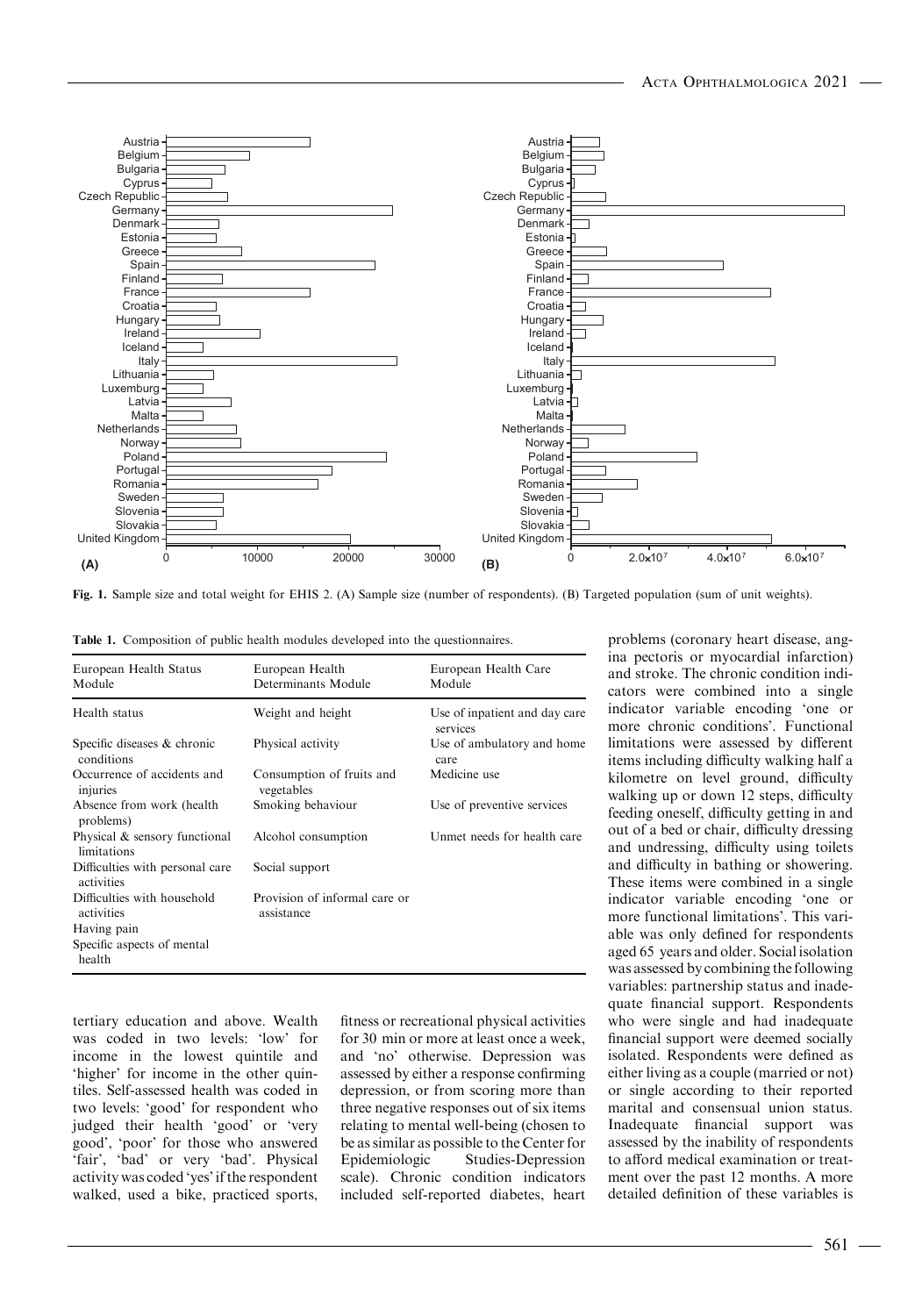provided in Supporting Information (Table S1.)

#### Additional data

In addition to the data collected through the questionnaires, other country-level socioeconomic indicators relating to each country corresponding to the time of the EHIS survey were included in the analyses. The Human Development Index (HDI), the Gender Inequality Index (GII) and the Inequality adjusted human development index (IHDI) were obtained from the United Nations Development Programme [\(http://hdr.undp.org/en/indicators/](http://hdr.undp.org/en/indicators/137506) [137506](http://hdr.undp.org/en/indicators/137506)). The Gross Domestic Product

per capita (GDP), Current Health Expenditure (CHE) and out-of-pocket expenditure (% of current health expenditure) were obtained from the World Bank [\(https://data.worldbank.](https://data.worldbank.org/indicator) [org/indicator](https://data.worldbank.org/indicator)).

Countries participating in the survey were grouped in four European regions defined by the United Nations as follows. Western Europe: Germany, Austria, Belgium, France, Luxembourg and The Netherlands; Eastern Europe: Bulgaria, Hungary, Poland, Czech Republic, Romania and Slovakia; Northern Europe: Norway, Iceland, Ireland, Lithuania, Latvia, UK, Sweden, Finland, Denmark and Estonia; Southern Europe: Croatia, Spain, Greece, Italy, Malta, Portugal and Slovenia. Note that while not part of any region, Cyprus was included in the overall analysis.

#### Statistical analysis

All analyses were performed using the survey unit weights supplied within the EHIS 2 data set. These made adjustments to the crude data to enhance the representativeness of the survey data in relation to the sampled national population. According to the survey guidelines, they were specified to allow for overall calculations and inter-country comparisons, and accounted for sampling design, non-response, gender and age structure of the populations, and (in some of the datasets) also regional distribution and educational attainment. The SAS procedure surveyfreq was used to compute crude prevalence and associated 95% confidence intervals (CI) taking these weights into account.

Odds ratios and their 95% CI were computed using logistic regression (SAS surveylogistic procedure), adjusting for age and sex. For the univariate analysis, only complete observations for the variable of interest (without missing data) were used. For the multivariate analyses, data imputation was first carried out due to the small proportion of complete observations across all variables of interest (61%) and also to mitigate possible bias due to a few countries not asking some questions.

Age-adjusted prevalence and 95% CIs were computed using the direct method (SAS stdrate procedure). The reference population was taken to be the 5-year wide European (28) population data from Eurostat [\(https://apps](https://appsso.eurostat.ec.europa.eu/nui/show.do?dataset=demo_pjan&lang=en) [so.eurostat.ec.europa.eu/nui/show.d](https://appsso.eurostat.ec.europa.eu/nui/show.do?dataset=demo_pjan&lang=en)  $o$ ?dataset=demo\_pjan&lang=en). The average was taken for the period from 2013 to 2015.

Least-square linear regression (SAS reg procedure) was used for the regression analyses.

All analyses were performed with SAS/STAT software, version 9.4 of the SAS System for Windows. Copyright © 2016 by SAS Institute Inc. All figures were created using GraphPad Prism version 5.03 for Windows, GraphPad Software, La Jolla California USA.

## **Results**

EHIS 2 included 316,333 participants of whom  $4947$   $(1.6\%)$  were excluded because of missing vision status data. The analysed sample thus consisted of 311 386 respondents (54.18% women), including 302 093 adults aged 18 or older and 9293 teenagers aged 15– 17 years old (2.98%). Age group sizes ranged from 6938 (ages 18–19) to 27 589 (ages 50–54). Of the sample analysed, 55.81% of men and 66.37% of women reported that they wore glasses or contact lenses, and 1.84% of men and 2.91% of women reported vision problems.

The overall crude prevalence of selfreported vision problems was 2.07% [2.01–2.14]. Among people reporting vision problems in Europe (2.07%), almost a quarter (26%) did not report using optical correction (0.54%). The unmet need for optical correction despite vision problems was 20% in Eastern, 25% in Northern, 30% in Southern and 41% in Western

European regions. Considering the analysis by region and country, respondents in Southern and Western European countries showed similar crude prevalence of self-reported vision problems with values of 2.29% [2.17–2.41] and 2.17% [2.03–2.31], respectively (OR and 95% CI for Western versus Southern country: 1.01 [0.92–1.09]). On the other hand, Eastern and Northern countries, respectively, had the highest and lowest crude prevalence with values of 2.43% [2.30–2.56] and 1.25% [1.14–1.36] (OR and 95% CI for Northern versus Eastern country: 0.49 [0.44–0.54]). The remaining ORs and 95% CI are as follows: Southern versus Eastern: 0.82 [0.76–0.89]; Western versus Eastern: 0.83 [0.76–0.90]; Southern versus Northern: 1.69 [1.52–1.88]; Western versus Northern: 1.70 [1.52–1.91]. Among each region, there were considerable inter-country differences, ranging from 0.86 [0.66–1.06] and 0.86 [0.59–1.13] in Ireland and Malta, respectively, to  $4.31\%$  [3.91–4.70] and 6.48 [5.76–7.19] in Portugal and Belgium, respectively. These data are detailed by region and by country for three age groups  $($  <18, 18–65,  $\geq 60$  years old) and by gender in Table 2.

Women reported significantly more vision problems than men did with overall age-adjusted prevalence of selfreported vision problems of 2.41% [2.31–2.51] versus 1.70% [1.61–1.78], respectively (OR and 95% CI: 1.43  $[1.34-1.54]$ .

Among older participants, women reported more vision problems than males, with an age-adjusted prevalence of 5.65% [5.38–5.92] for women and 3.62% [3.40–3.84] for males in the age group of 60+ years (OR and 95% CI: 1.60 [1.47–1.74]), reaching 17.22% [15.68–18.76] for women and 11.85% [10.25–13.45] for males in the age group of 85+ years (OR and 95% CI: 1.55 [1.28–1.87]). These results are displayed in Table 3.

The association between various factors of interest and self-reported vision problems was investigated in adults (18 years old and older). Among other factors, depression and social isolation were associated with vision problems, with ORs of 4.55 [4.20–4.93] and 2.79 [2.43–3.21], respectively. Among those aged 65 years and more, functional limitations were associated with ORs of self-reported vision problems of 6.04 [5.31–6.87]. These results of the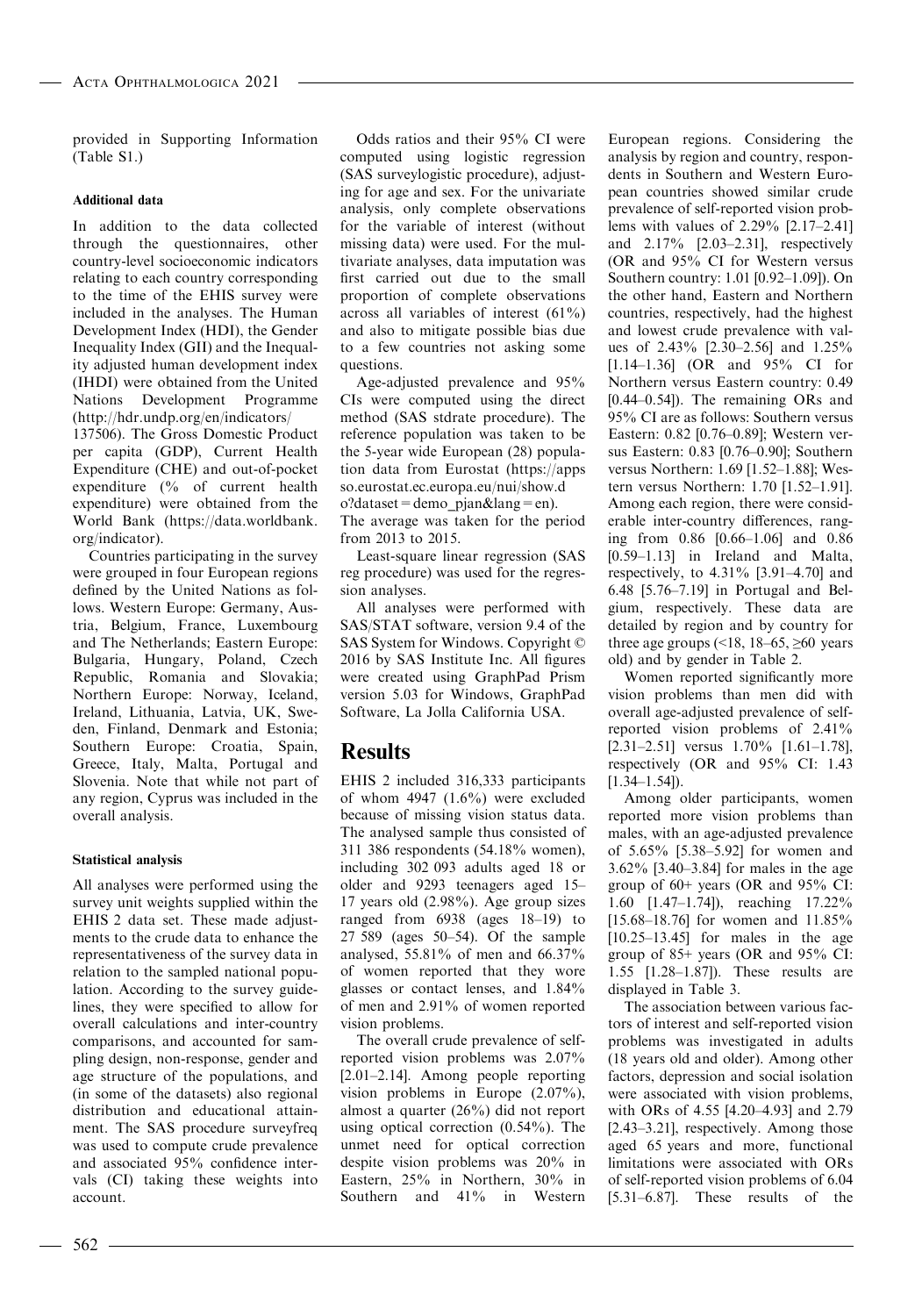|                |                                        | Age                              |                                    | Need for optical correction       |                                    |                                    |
|----------------|----------------------------------------|----------------------------------|------------------------------------|-----------------------------------|------------------------------------|------------------------------------|
|                | All                                    | $15 - 17$                        | 18-59                              | $60+$                             | Met                                | Unmet                              |
| Europe         | $2.07$ [ $2.01 - 2.14$ ]               | $0.49$ [0.30-0.68]               | $1.02$ [0.96-1.08]                 | 4.71 [4.53-4.89]                  | $1.53$ [1.47-1.59]                 | $0.54$ [0.51-0.58]                 |
|                | $N = 311386$                           | $N = 9293$                       | $N = 194912$                       | $N = 107181$                      | $N = 191603$                       | $N = 119783$                       |
| East           | 2.43 [2.30-2.56]<br>$N = 65182$        | $0.52$ [0.21-0.83]<br>$N = 2024$ | $0.94$ [0.83-1.04]<br>$N = 40 257$ | 6.34 [5.96-6.71]<br>$N = 22901$   | $1.94$ [1.83-2.06]<br>$N = 32 534$ | $0.49$ [0.43-0.55]<br>$N = 32,648$ |
| Bulgaria       | $2.10$ [1.76–2.44]                     | $0.00$ [0.00-0.00]               | $0.43$ [0.23-0.64]                 | 5.64 [4.68-6.60]                  | $1.40$ [1.12-1.68]                 | $0.70$ [0.50-0.90]                 |
|                | $N = 6400$                             | $N = 188$                        | $N = 3829$                         | $N = 2383$                        | $N = 2978$                         | $N = 3422$                         |
| Czech Republic | 2.04 [1.71-2.38]                       | $0.00$ [0.00-0.00]               | $0.88$ [0.53-1.22]                 | 4.79 [4.00-5.58]                  | 1.78 [1.46-2.09]                   | $0.27$ [0.15-0.38]                 |
|                | $N = 6737$                             | $N = 120$                        | $N = 3408$                         | $N = 3209$                        | $N = 4507$                         | $N = 2230$                         |
| Hungary        | $2.63$ [ $2.21 - 3.06$ ]<br>$N = 5825$ | $1.76$ [0.00-3.77]<br>$N = 204$  | $1.54$ [1.15–1.93]<br>$N = 3891$   | $5.20$ [4.11-6.29]<br>$N = 1730$  | $1.79$ [1.44-2.15]<br>$N = 2899$   | $0.84$ [0.60-1.08]<br>$N = 2926$   |
| Poland         | $3.17$ [2.92-3.41]                     | $0.80$ [0.25-1.35]               | $1.25$ [1.05-1.44]                 | 8.53 [7.80-9.27]                  | $2.66$ [ $2.44 - 2.88$ ]           | $0.51$ [0.41-0.61]                 |
|                | $N = 24 125$                           | $N = 874$                        | $N = 15390$                        | $N = 7861$                        | $N = 13343$                        | $N = 10,782$                       |
| Romania        | $1.62$ [1.42–1.82]                     | $0.00$ [0.00-0.00]               | $0.39$ [0.26-0.51]                 | 4.86 [4.23-5.49]                  | $1.18$ [1.02-1.35]                 | $0.43$ [0.33-0.54]                 |
|                | $N = 16605$                            | $N = 498$                        | $N = 10 104$                       | $N = 6003$                        | $N = 5702$                         | $N = 10903$                        |
| Slovakia       | $1.10$ [0.84–1.35]<br>$N = 5490$       | $0.00$ [0.00-0.00]<br>$N = 140$  | $0.43$ [0.23-0.64]<br>$N = 3635$   | 3.20 [2.37-4.04]<br>$N = 1715$    | $1.00$ [0.76-1.25]<br>$N = 3105$   | $0.09$ [0.02-0.16]<br>$N = 2385$   |
| North          | $1.25$ [1.14–1.36]                     | $0.48$ [0.12–0.83]               | $0.77$ [0.65-0.90]                 | $2.50$ [ $2.25 - 2.75$ ]          | $0.93$ [0.84–1.03]                 | $0.32$ [0.26-0.38]                 |
|                | $N = 76999$                            | $N = 2203$                       | $N = 45941$                        | $N = 28855$                       | $N = 50 878$                       | $N = 26$ 121                       |
| Denmark        | $1.00$ [0.75-1.25]                     | $0.50$ [ $0.00-1.48$ ]           | $0.67$ [0.40-0.95]                 | $1.81$ [1.23-2.40]                | $0.59$ [0.40-0.78]                 | $0.41$ [0.25-0.57]                 |
|                | $N = 5510$                             | $N = 163$                        | $N = 3169$                         | $N = 2178$                        | $N = 3910$                         | $N = 1600$                         |
| Estonia        | $2.25$ [1.86-2.65]<br>$N = 5449$       | $0.81$ [0.00-2.40]<br>$N = 185$  | $0.65$ [0.39-0.92]<br>$N = 3440$   | $6.15$ [4.98-7.33]<br>$N = 1824$  | $1.68$ [1.34-2.02]<br>$N = 3364$   | $0.57$ [0.36-0.78]<br>$N = 2085$   |
| Finland        | $1.92$ [1.57-2.27]                     | $0.00$ [0.00-0.00]               | $1.31$ [0.91-1.71]                 | $3.38$ [2.63-4.13]                | $1.59$ [1.27-1.91]                 | $0.34$ [0.19-0.49]                 |
|                | $N = 5982$                             | $N = 178$                        | $N = 3287$                         | $N = 2517$                        | $N = 4446$                         | $N = 1536$                         |
| Iceland        | $1.13$ [0.80-1.46]                     | $0.00$ [0.00-0.00]               | $0.81$ [0.45-1.16]                 | $2.37$ [1.47-3.27]                | $0.93$ [0.64-1.23]                 | $0.20$ [0.06-0.34]                 |
|                | $N = 3991$                             | $N = 227$                        | $N = 2680$                         | $N = 1084$                        | $N = 2459$                         | $N = 1532$                         |
| Ireland        | $0.86$ [0.66-1.06]<br>$N = 9567$       | $0.00$ [0.00-0.00]<br>$N = 74$   | $0.59$ [0.37-0.82]<br>$N = 5986$   | $1.90$ [1.42-2.38]<br>$N = 3507$  | $0.63$ [0.45-0.80]<br>$N = 6229$   | $0.23$ [0.13-0.33]<br>$N = 3338$   |
| Latvia         | 2.69 [2.32-3.06]                       | $0.00$ [0.00-0.00]               | $0.87$ [0.57-1.16]                 | $7.06$ [6.04-8.08]                | $1.47$ [1.20-1.74]                 | $1.22$ [0.96-1.48]                 |
|                | $N = 7068$                             | $N = 241$                        | $N = 4296$                         | $N = 2531$                        | $N = 2892$                         | $N = 4176$                         |
| Lithuania      | $2.05$ [1.69-2.41]                     | $1.02$ [0.00-2.43]               | $0.81$ [0.50-1.12]                 | $5.11$ [4.12-6.10]                | $1.42$ [1.12-1.72]                 | $0.63$ [0.43-0.83]                 |
|                | $N = 5205$                             | $N = 194$                        | $N = 3139$                         | $N = 1872$                        | $N = 2622$                         | $N = 2583$                         |
| Norway         | $0.92$ [0.68-1.16]<br>$N = 8161$       | $0.65$ [0.00-1.61]<br>$N = 319$  | $0.62$ [0.39-0.85]<br>$N = 5467$   | $1.72$ [1.05-2.39]<br>$N = 2375$  | $0.71$ [0.50-0.92]<br>$N = 5184$   | $0.21$ [0.10-0.33]<br>$N = 2977$   |
| Sweden         | $1.60$ [1.25-1.95]                     | $0.22$ [0.00-0.64]               | $1.10$ [0.77–1.42]                 | 2.87 [1.96-3.78]                  | $1.13$ [0.83-1.42]                 | $0.47$ [0.28-0.67]                 |
|                | $N = 5939$                             | $N = 274$                        | $N = 4051$                         | $N = 1614$                        | $N = 3868$                         | $N = 2071$                         |
| United Kingdom | $1.11$ [0.95-1.27]                     | $0.58$ [0.00-1.17]               | $0.72$ [0.54–0.91]                 | 2.15 [1.80-2.49]                  | $0.86$ [0.72-0.99]                 | $0.25$ [0.16-0.34]                 |
|                | $N = 20 127$                           | $N = 348$                        | $N = 10$ 426                       | $N = 9353$                        | $N = 15904$                        | $N = 4223$                         |
| South          | 2.29 [2.17-2.41]<br>$N = 89132$        | $0.46$ [0.12-0.80]<br>$N = 2406$ | $0.92$ [0.82-1.02]<br>$N = 54071$  | 5.47 [5.15-5.78]<br>$N = 32 655$  | $1.60$ [1.51-1.70]<br>$N = 53854$  | $0.69$ [0.62-0.75]<br>$N = 35 278$ |
| Croatia        | 2.95 [2.47-3.43]                       | 1.48 [0.00-3.29]                 | $1.12$ [0.73-1.51]                 | 7.10 [5.80-8.40]                  | 2.36 [1.92-2.80]                   | $0.59\ [0.38\text{--}0.80]$        |
|                | $N = 5396$                             | $N = 185$                        | $N = 3272$                         | $N = 1939$                        | $N = 2871$                         | $N = 2525$                         |
| Greece         | $2.28$ [1.96-2.61]                     | $0.00$ [0.00-0.00]               | $0.63$ [0.39-0.87]                 | 5.98 [5.08-6.87]                  | $1.81$ [1.53-2.09]                 | $0.47$ [0.31-0.63]                 |
|                | $N = 8216$                             | $N = 120$                        | $N = 4734$                         | $N = 3362$                        | $N = 4719$                         | $N = 3497$                         |
| Italy          | $2.04$ [1.85-2.22]<br>$N = 24 256$     | $0.50$ [0.00-1.00]<br>$N = 793$  | $0.73$ [0.58-0.87]<br>$N = 15046$  | 4.77 [4.29-5.25]<br>$N = 8417$    | $1.51$ [1.35-1.66]<br>$N = 13,861$ | $0.53$ [0.43-0.62]<br>$N = 10$ 395 |
| Malta          | $0.86$ [0.59-1.13]                     | $1.13$ [0.00-3.33]               | $0.37$ [0.14–0.60]                 | 2.04 [1.32-2.77]                  | $0.65$ [0.42-0.89]                 | $0.21$ [0.07-0.35]                 |
|                | $N = 4045$                             | $N = 109$                        | $N = 2459$                         | $N = 1477$                        | $N = 2715$                         | $N = 1330$                         |
| Portugal       | $4.31$ [3.91–4.70]                     | $0.22$ [0.00-0.58]               | $2.41$ [ $2.02 - 2.80$ ]           | 8.79 [7.85-9.73]                  | $2.79$ [ $2.48 - 3.10$ ]           | $1.52$ [1.27–1.76]                 |
| Slovenia       | $N = 18$ 194                           | $N = 435$                        | $N = 10,503$                       | $N = 7256$                        | $N = 11086$                        | $N = 7108$                         |
|                | 2.50 [2.08-2.93]<br>$N = 6195$         | $0.41$ [0.00-1.22]<br>$N = 243$  | $1.28$ [0.89-1.66]<br>$N = 3978$   | 5.64 [4.49-6.78]<br>$N = 1974$    | $2.03$ [1.65-2.41]<br>$N = 3723$   | $0.47$ [0.28-0.67]<br>$N = 2472$   |
| Spain          | 2.10 [1.89-2.31]                       | $0.47$ [0.00-1.18]               | $0.87$ [0.69-1.05]                 | 5.39 [4.81-5.98]                  | $1.33$ [1.17-1.49]                 | $0.77$ [0.64-0.90]                 |
|                | $N = 22830$                            | $N = 521$                        | $N = 14079$                        | $N = 8230$                        | $N = 14 879$                       | $N = 7951$                         |
| West           | 2.17 [2.03-2.31]                       | $0.51$ [0.12-0.90]               | $1.29$ [1.16-1.41]                 | $4.45$ [4.07–4.83]                | $1.59$ [1.47-1.71]                 | $0.59$ [0.51-0.66]                 |
| Austria        | $N = 75115$<br>$1.39$ [1.09-1.69]      | $N = 2439$<br>$0.00$ [0.00-0.00] | $N = 51286$<br>$0.74$ [0.57-0.91]  | $N = 21390$<br>$3.19$ [2.18-4.19] | $N = 51 591$<br>$1.17$ [0.88-1.46] | $N = 23,524$<br>$0.22$ [0.13-0.32] |
|                | $N = 15 771$                           | $N = 252$                        | $N = 11 732$                       | $N = 3787$                        | $N = 10940$                        | $N = 4831$                         |
| Belgium        | 6.48 [5.76-7.19]                       | $1.23$ [0.00-2.65]               | 4.39 $[3.63 - 5.15]$               | 12.24 [10.54–13.94]               | 4.71 [4.15-5.28]                   | $1.76$ [1.31–2.21]                 |
|                | $N = 9110$                             | $N = 340$                        | $N = 6064$                         | $N = 2706$                        | $N = 5663$                         | $N = 3447$                         |
| France         | $2.44$ [ $2.16 - 2.73$ ]               | $0.61$ [0.00-1.36]               | $1.40$ [1.14–1.66]                 | 5.05 [4.30-5.80]                  | $2.07$ [1.80-2.33]                 | $0.38$ [0.27-0.49]                 |
|                | $N = 15481$                            | $N = 611$                        | $N = 10061$                        | $N = 4809$                        | $N = 11005$                        | $N = 4476$                         |

Table 2. Crude prevalence (%) of self-reported vision problems provided by region and by country for three age groups and by sex.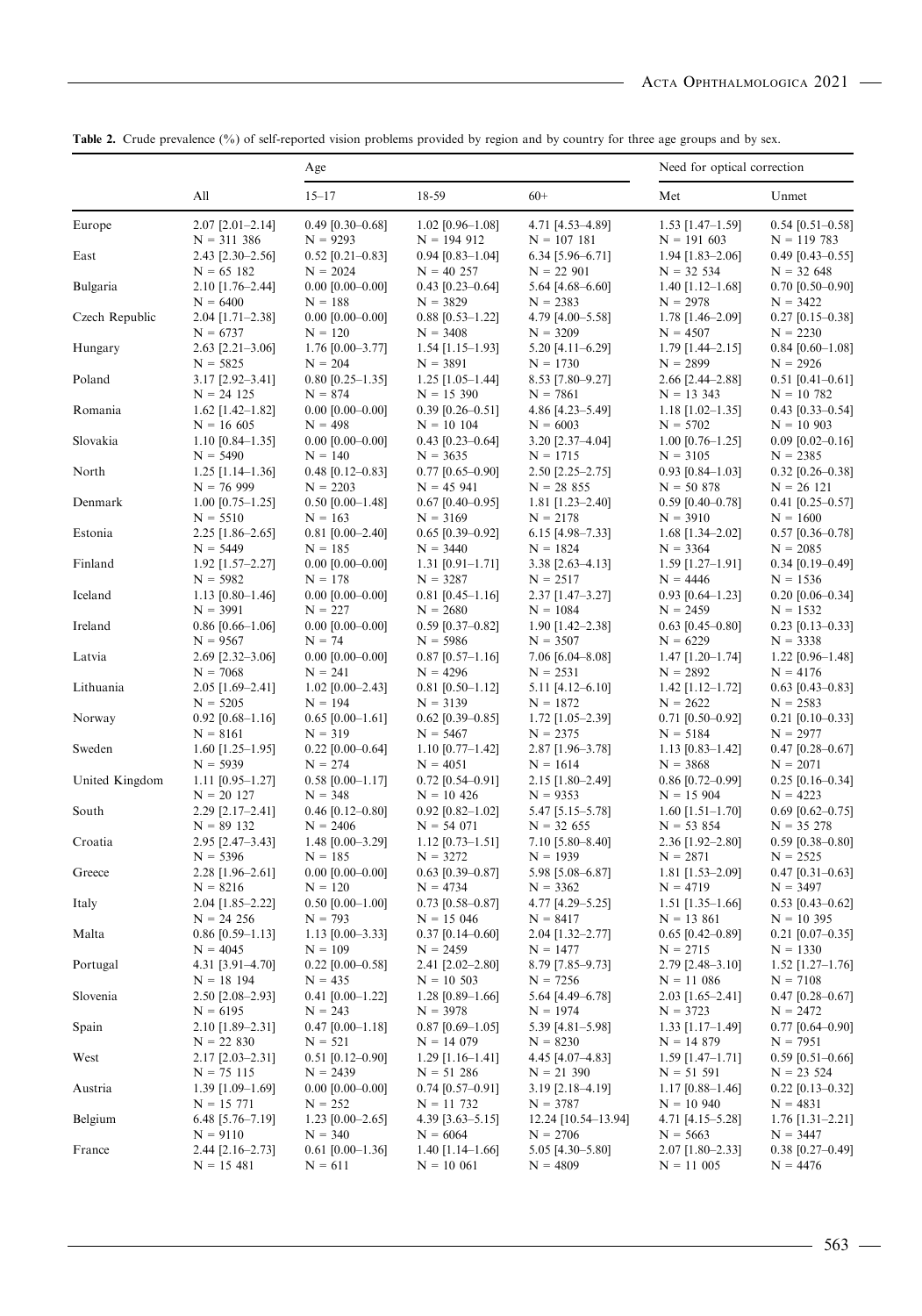|  | <b>Table 2</b> (Continued) |
|--|----------------------------|
|--|----------------------------|

|             |                          | Age                |                          |                    | Need for optical correction |                    |
|-------------|--------------------------|--------------------|--------------------------|--------------------|-----------------------------|--------------------|
|             | All                      | $15 - 17$          | $18 - 59$                | $60+$              | Met                         | Unmet              |
| Germany     | $1.29$ [1.11-1.47]       | $0.40$ [0.00–0.97] | $0.65$ [0.51-0.80]       | $2.86$ [2.36–3.36] | $0.60$ [0.48-0.72]          | $0.69$ [0.56-0.83] |
|             | $N = 23241$              | $N = 772$          | $N = 15,707$             | $N = 6762$         | $N = 15943$                 | $N = 7298$         |
| Luxembourg  | $2.74$ [ $2.20 - 3.28$ ] | $2.59$ [0.00-5.61] | $2.71$ [ $2.09 - 3.33$ ] | $2.85$ [1.67-4.03] | $2.68$ [ $2.14 - 3.21$ ]    | $0.06$ [0.00-0.14] |
|             | $N = 3860$               | $N = 115$          | $N = 2840$               | $N = 905$          | $N = 2607$                  | $N = 1253$         |
| Netherlands | $3.15$ [2.74-3.55]       | $0.28$ [0.00-0.82] | $2.23$ [1.79-2.66]       | 5.84 [4.85-6.84]   | $2.82$ [2.43-3.20]          | $0.33$ [0.19-0.47] |
|             | $N = 7652$               | $N = 349$          | $N = 4882$               | $N = 2421$         | $N = 5433$                  | $N = 2219$         |

The 95% CI are given between brackets. An individual was considered to have vision problems if he declared having a lot of difficulty or not being able to see at all when answering to the item 'difficulty in seeing, even when wearing glasses or contact lenses'. An individual was considered to have no vision problem if he/she answered that they had no difficulty or some difficulty in seeing. Note that Europe includes Cyprus, which was not part of any region defined by the United Nations.

Table 3. Age-adjusted prevalence of self-reported vision problems by sex for older individuals.

| Age   | Gender | N       | Prevalence $(\%)$ [95% CI] | OR (95% CI)        |
|-------|--------|---------|----------------------------|--------------------|
| A11   | M      | 142 662 | $1.70$ [1.61-1.78]         | $1.43$ [1.34-1.54] |
|       | F      | 168 724 | $2.41$ [ $2.31 - 2.51$ ]   |                    |
| $50+$ | M      | 72 285  | $2.9$ [ $2.74 - 3.05$ ]    | $1.52$ [1.41-1.63] |
|       | F      | 85 599  | $4.32$ [4.13-4.51]         |                    |
| $60+$ | M      | 46 953  | $3.62$ [ $3.40 - 3.84$ ]   | $1.60$ [1.47-1.74] |
|       | F      | 60 228  | 5.65 [5.38–5.92]           |                    |
| $70+$ | M      | 23 136  | $5.07$ [4.70-5.45]         | $1.67$ [1.52–1.85] |
|       | F      | 32 218  | $8.18$ [7.74–8.62]         |                    |
| $85+$ | M      | 2677    | 11.85 [10.25-13.45]        | $1.55$ [1.28-1.87] |
|       | F      | 4967    | 17.22 [15.68-18.76]        |                    |

univariate analysis are detailed in Table 4. Poor self-rated health, limiting long-standing and chronic illness, daily smoking were associated with more self-reported vision problems with ORs of 4.48 [4.11–4.89], 5.23 [4.82– 5.67], 2.53 [2.34–2.73], 1.35 [1.23–1.48], respectively, while higher wealth and education level were associated with less self-reported vision problems, with ORs of 0.60 [0.55–0.65] and 0.77 [0.68– 0.87], respectively. The results of the univariate analysis by region and countries are detailed in Fig. 2 and in supporting Information (Table S2).

Multivariate regression analysis between self-reported vision problems and health, socioeconomic and lifestyle-related variables showed that limiting long-standing illness and depression were associated with selfreported vision problems with ORs of 2.66 [2.42–2.92] and 2.16 [2.01–2.32], respectively. Smoking, physical activity, education level, economic status and social isolation were also associated with self-reported vision problems. These results are detailed in Table 5.

No statistically significant association between age-adjusted prevalence and socioeconomic indicators was found at the country level.

### Discussion

The EHIS2 population-based survey provides data on self-reported vision problems and associated factors for 30 countries in Europe, country by country. The crude overall prevalence of self-reported vision problems was 2.07% [2.01–2.14].

For those aged 60 years or more, the crude prevalence of vision problems was 4.71% [4.53–4.89]. These results are slightly different from other population-based studies of self-reported vision status in other high-income regions including the National Health Interview Survey (NHIS) (Lam et al. 2009), the National Health and Nutrition Examination Survey IV (NHANES IV) (Coyle et al. 2017) and the English Longitudinal Study on Ageing (ELSA) (Jackson et al. 2019). The comparison of self-reported vision problems prevalence in these different population-based studies is detailed in supporting Information (Table S3).

It is likely that these differing results firstly reflect the variability in the wording of visual health questions included in different surveys. Secondly, they reflect differing categorization of responses, making meaningful comparison between studies challenging. For example, in the NHIS, visual health questions were 'Do you have any trouble seeing, even when wearing glasses or contact lenses?' and 'Are you blind or unable to see at all?'. Participants were classified as visually impaired if they responded yes to either question (Lam et al. 2009). In the NHANES IV, participants were asked to rate their corrected vision as excellent, good, fair, poor or very poor. Three groups were defined from the answers: poor or very poor vision, vision categorized as fair and good or excellent vision for the reference group (Coyle et al. 2017). This categorization of self-reported vision problems was different to that which we used for EHIS 2, in which we reduced this categorization from four levels to two categories of vision problems. In ELSA, participants were asked if their corrected eyesight was excellent, very good, good, fair or poor. Respondents reporting fair or poor vision were classified in the 'poor vision' group (Yu et al. 2019) whereas the criteria used to define 'vision problems' group in the current study were more conservative. These differences are likely to explain the variability of observed prevalence of self-reported vision problems for similar age groups. In this context, we strongly support Rein, D.B. and colleagues in advocating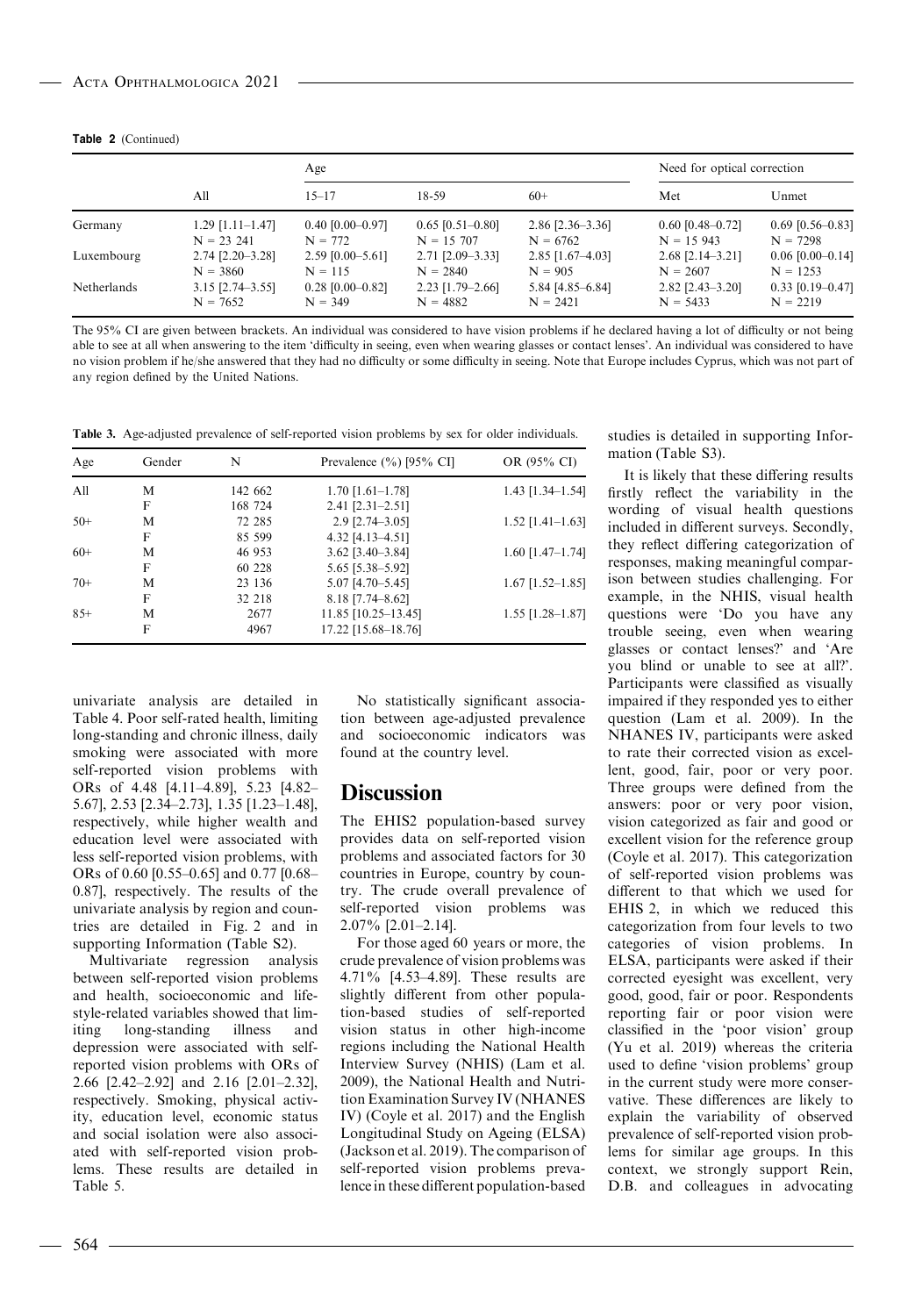Table 4. Univariate regression analysis between self-reported vision problems and health, socioeconomic and lifestyle-related variables in Europe in the adult population.

| EHIS 2 ( $N = 302093$ ) |  |  |  |
|-------------------------|--|--|--|
|                         |  |  |  |

|                                                     | OR [95% CI]              | % Missing values<br>among respondents | Missing<br>countries |
|-----------------------------------------------------|--------------------------|---------------------------------------|----------------------|
| Physical health                                     |                          |                                       |                      |
| Self-rated health (poor versus good)                | 4.48 [4.11-4.89]         | 3.00                                  |                      |
| Limiting long-standing illness (yes<br>versus no)   | 5.23 [4.82–5.67]         | 1.64                                  |                      |
| Chronic illness (yes versus no)                     | $2.53$ $[2.34 - 2.73]$   | 1.39                                  |                      |
| Functional limitations (yes versus no;<br>age $65+$ | $6.04$ [5.31-6.87]       | 3.62                                  | NL, BE               |
| Mental health                                       |                          |                                       |                      |
| Depression (yes versus no)                          | 4.55 [4.20–4.93]         | 13.90                                 | BE, ES, NL           |
| Lifestyle                                           |                          |                                       |                      |
| Daily smoking (yes versus no)                       | $1.35$ [1.23–1.48]       | 1.53                                  |                      |
| Physical activity (no versus yes)                   | 2.26 [2.09-2.44]         | 9.26                                  | BE, NL               |
| Near-daily alcohol consumption (yes<br>versus no)   | $0.81$ [0.71-0.93]       | 18.50                                 | FR, IT, NL           |
| Economics                                           |                          |                                       |                      |
| Wealth (higher versus low)                          | $0.60$ [0.55-0.65]       | 6.47                                  |                      |
| Education (high versus intermediate)                | $0.77$ [0.68-0.87]       | 0.69                                  |                      |
| Education (low versus intermediate)<br>Social life  | $1.74$ [1.61-1.89]       | 0.69                                  |                      |
| Social isolation (yes versus no)                    | $2.79$ [ $2.43 - 3.21$ ] | 11.72                                 | BE, FR               |

'Missing countries' refers to those countries which did not ask one or more of the questions used to define the corresponding combined variable.

improved standardization of the phrasing of self-reported vision status questions, to enhance both reproducibility and comparability of national population-based surveys (Rein et al. 2018).

The Sustainable Development Goals (SDGs), adopted by the United Nations General Assembly in 2015, provide a new global policy framework aiming at fighting inequalities in social, economic, health and environmental aspects. Among the first five SDGs, are 'no poverty' (1st), 'good health and well-being' (3rd), 'quality of education' (4th) and 'gender equality' (5th). Through the present analysis of the EHIS data, we were able to gain some insight into the association between the SDGs and vision impairment by the inclusion of gender, socioeconomic (income, education, social isolation and discrimination) and health data (smoking, chronic illness and functional limitation, depression).

Exploring this further, it becomes apparent that women and older respondents were more prone to report vision problems. Indeed, the age-adjusted prevalence of self-reported vision problems was 2.41% [2.31– 2.51] for women in EHIS 2, compared to 1.70% [1.61–1.78] for males (OR and 95% CI: 1.43 [1.34–1.54]).

Furthermore, when focusing on the elderly population, the age-adjusted prevalence of vision problems was consistently higher among women than males (Table 3). In the European population, this gender difference could reflect better self-awareness of vision impairment or less tolerance to poor vision in women, or true gender differences in the prevalence of vision impairment, relating to differences in the prevalence of underlying eye disease or to differential access to eye care services and treatments. Comparison to other studies is difficult because data on the association between gender and self-reported vision problems are lacking. However, our results are very similar to a population-based Canadian study, which reported that the prevalence of self-reported uncorrected vision problems was 2.0% among women and 1.3% among males (Perruccio et al. 2010). More widely, inequality between women and males has been reported in a systematic review (Bourne et al. 2017). In that review, the authors observed that the prevalence of blindness and moderately or severely impaired vision was higher in women than in males for all age groups (0–49, 50–69 and ≥70). In line with other population-based

studies, the current study confirmed that older individuals carry a much higher risk of visual impairment. In EHIS 2, the crude prevalence of vision problems among respondents aged 70+ years was 6.88%, while the prevalence of poor vision and legal blindness was reported to be 9.08% in the 2010 Health and Retirement Study (HRS) including Americans aged 70+ years (Chen et al. 2016). In the US, the Vision and Eye Health Surveillance System (VEHSS) in the American community survey based on IRIS registry estimated that 5.60% [95% CI: 5.50–5.70] of individuals aged 65– 84 years and 17% [95% CI: 16.80– 17.60] of individuals aged 85+ years considered themselves to be blind or to have serious difficulties in seeing, even when wearing glasses.

Our univariate logistic regression analysis showed that even for respondents in the same country, both higher income and higher education levels were protective factors for self-reported vision problems, with ORs of 0.60 [0.55–0.65] and of 0.77 [0.68–0.87], respectively. These results were partially confirmed in multivariate analyses which showed that higher income had a protective effect, with OR of 0.80 [0.73–0.86] while lower education level increased the risk with an OR of 1.29 [1.19–1.40].

Lower income has been frequently reported among blind or visually impaired individuals (Brézin et al. 2005). A recent study investigating the prevalence of visual impairment under the scope of socioeconomic factors at country level showed that a higher Human Development Index and Education Index were associated with a lower prevalence of blindness or moderate and severe visual impairment (Wang et al. 2017). Meanwhile, lower total health expenditure per capita and total health expenditure by Gross Domestic Product were associated with higher prevalence (Wang et al. 2017). We also analysed the relationship between socioeconomic indicators and self-reported vision problems at the country level, but no significant association with a country's HDI, IHDI, GDP, out of pocket expenditure, MPI and GII could be established. This may be because socioeconomic level does not differ sufficiently among member states to detect significant difference, but it is more likely that the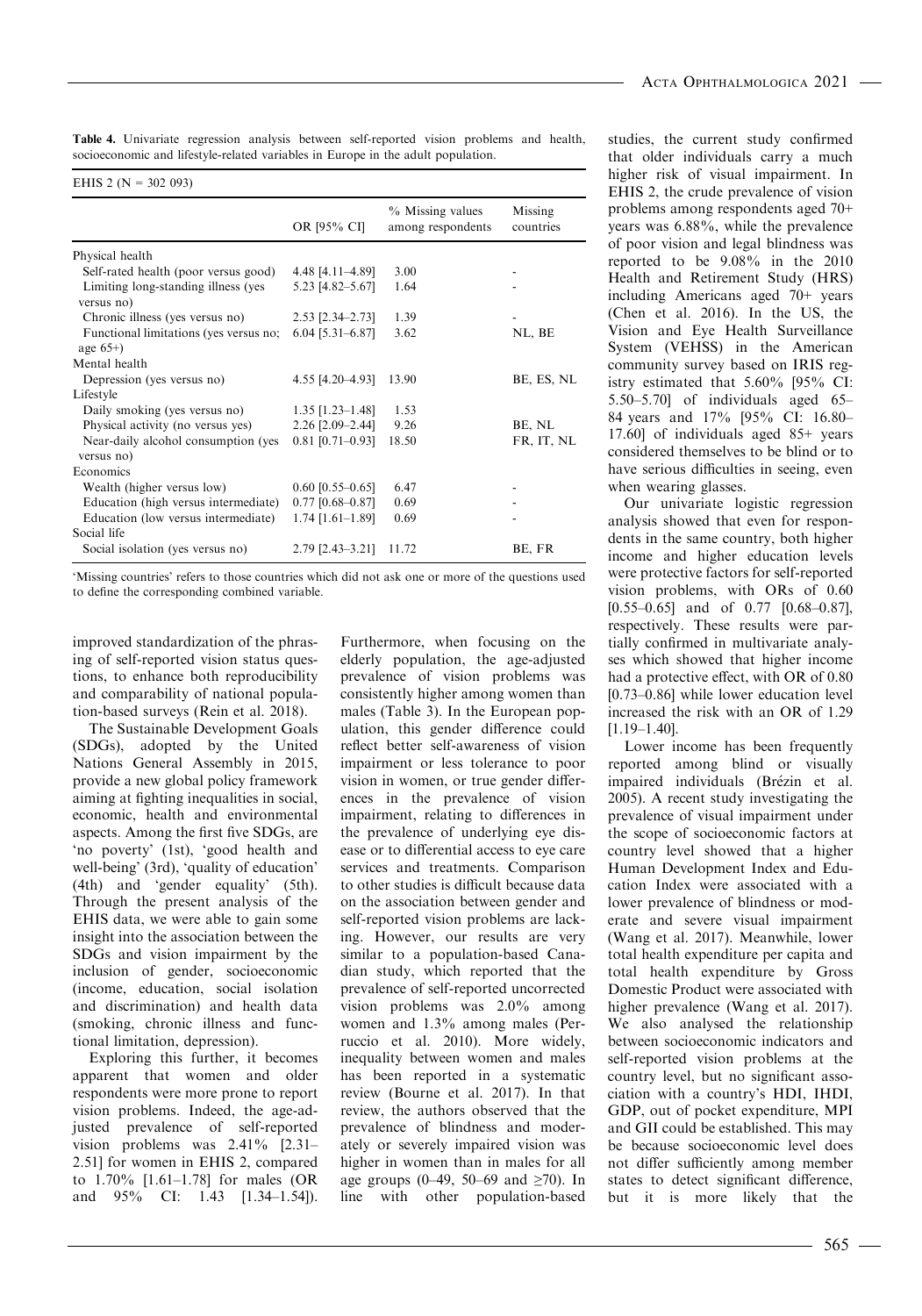$EHE 2 QI = 302.093$ 



Fig. 2. Odds ratios and 95% confidence intervals from the univariate regression analysis between vision problems and variables of interest, by region and by country, in adult population. Only variables defined from questions answered by all countries were included, namely (A) Self-assessed health (poor versus good); (B) limiting long-standing illness (yes versus no); (C) chronic illness (yes versus no); (D) daily smoking (yes versus no); (E) wealth (high versus low); (F) education (low versus intermediate); (G) education (high versus intermediate). The ORs of the education variable could not be computed for Malta and Portugal because no survey specified a high level of education.

Table 5. Multivariate regression analysis between self-reported vision problems and health, socioeconomic and lifestyle-related variables in Europe in the adult population.

| EHIS $2 (N = 302 093)$                         |                          |
|------------------------------------------------|--------------------------|
|                                                | OR [95% CI]              |
| Physical health                                |                          |
| Self-rated health (poor versus good)           | $1.87$ [1.69-2.07]       |
| Limiting long-standing illness (yes versus no) | $2.66$ [ $2.42 - 2.92$ ] |
| Chronic illness (yes versus no)                | $1.46$ [1.35-1.57]       |
| Mental health                                  |                          |
| Depression (yes versus no)                     | $2.16$ [ $2.01-2.32$ ]   |
| Lifestyle                                      |                          |
| Daily smoking (yes versus no)                  | $1.11$ $[1.01-1.23]$     |
| Physical activity (no versus yes)              | $1.31$ [1.21-1.42]       |
| Near-daily alcohol consumption (yes versus no) | $0.93$ [0.80-1.08]       |
| Economics                                      |                          |
| Wealth (higher versus low)                     | $0.80$ [0.73-0.86]       |
| Education (high versus intermediate)           | $0.95$ [0.84–1.08]       |
| Education (low versus intermediate)            | $1.29$ [1.19-1.40]       |
| Social life                                    |                          |
| Social isolation (yes versus no)               | $1.45$ [1.26-1.67]       |

socioeconomic associations we found at survey participant level are not reflected by the rather crude comparison of country-level summary measures like these. Moreover, the small number of data points (30 countries) fundamentally limits the power of this analysis.

In agreement with other studies (Bourne et al. 2018), the current study also showed that self-reported vision problems were still more prevalent in Eastern (2.43%) than in Northern  $(1.25\%)$ , Western  $(2.17\%)$  and Southern (2.29%) European countries while the unmet needs of optical correction were the lowest in Eastern European

countries (20%, see Table 2). In this context, it is likely that impact of ocular diseases on vision is more important than in other European regions. For Eastern countries, it is likely that a favourable economic evolution has not yet completely led to medical policies guaranteeing an improved access to affordable medical care. Furthermore, positive economic growth does not necessarily equate to reduced inequalities between individuals, as can be clearly observed from data on the Gini coefficient of equivalized disposable income published by EU-SILC [\(https://ec.europa.eu/eurosta](https://ec.europa.eu/eurostat/web/microdata/european-union-statistics-on-income-and-living-conditions) [t/web/microdata/european-union-sta](https://ec.europa.eu/eurostat/web/microdata/european-union-statistics-on-income-and-living-conditions)

[tistics-on-income-and-living-condi](https://ec.europa.eu/eurostat/web/microdata/european-union-statistics-on-income-and-living-conditions) [tions\)](https://ec.europa.eu/eurostat/web/microdata/european-union-statistics-on-income-and-living-conditions). We also investigated if the payment by the national social system for eye examinations in the elderly (50+) has an impact on self-declared vision problems. There was apparently no correlation, probably because many other factors can also interact such as the pocket-to-pocket expenditure for eye examination or the level of reimbursement of optical correction by social security or by insurances. In parallel to socioeconomic aspects, social isolation, a variable defined by combining celibacy and inadequate financial support, was a related risk factor for vision problems in the univariate analyses. Our cross-sectional study also supports previous published studies which reported an association between visual impairment and depression, particularly in the elderly population (Rovner et al. 1997; Evans et al. 2007; Goldstein et al. 2012; Yip et al. 2014; Ribeiro et al. 2015; Van der Aa et al. 2015; Yu et al. 2019).

Multivariate analysis also showed that smoking status was a related risk factor for self-reported vision problems, with an OR of 1.11 [1.01–1.25] for smokers compared with non-smokers (Table 5). Other studies found similar results (Zhang et al. 2011).The association between smoking and vision problems could be explained by an increased risk of cataract (Kang et al. 2016) and age-related macular degeneration (AMD) among smokers (Christen et al. 1996; Age-Related Eye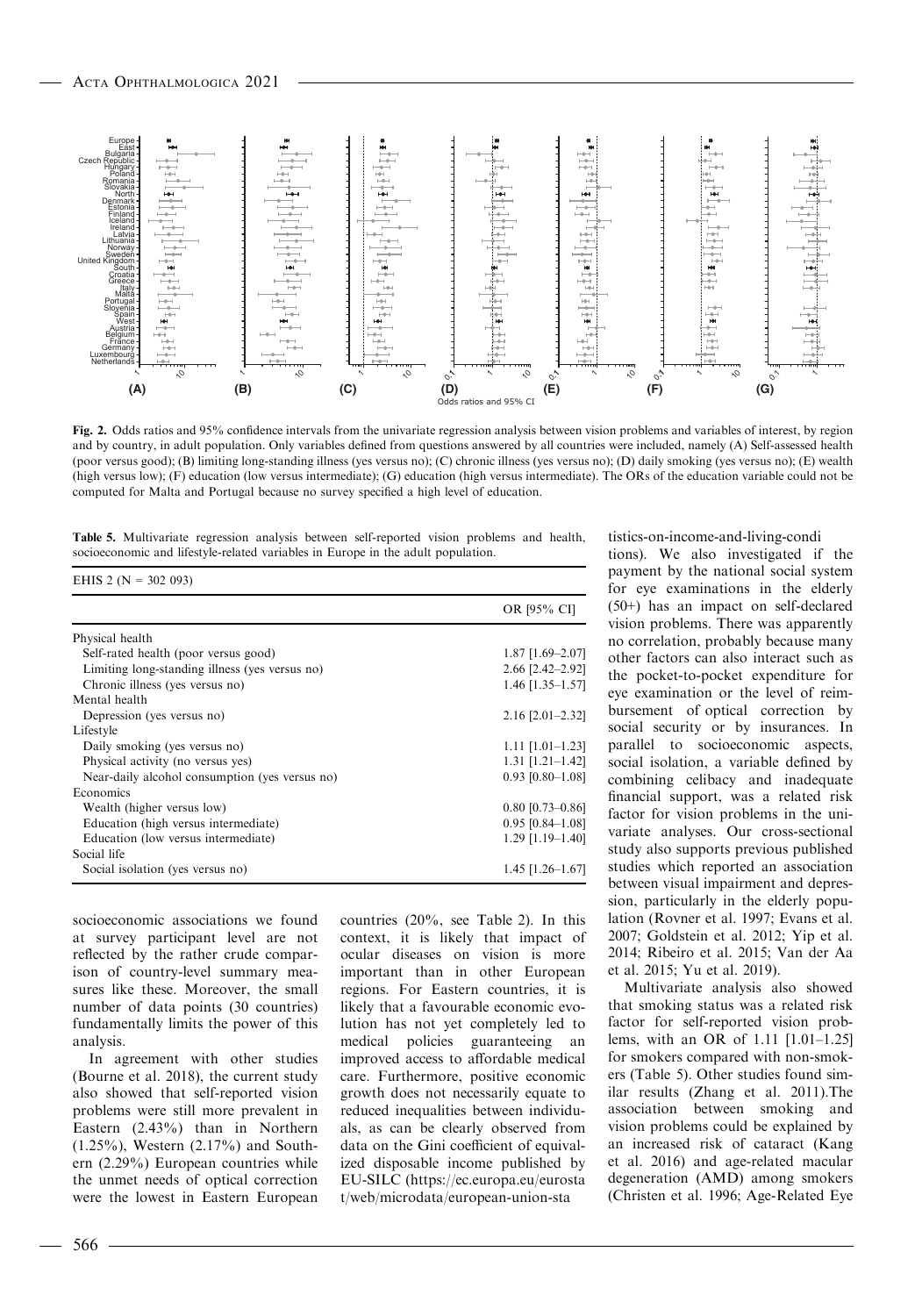Disease Study Research Group et al. 2000; Klein et al. 2004).

We acknowledge some weaknesses in the current study. Firstly, some questions of interest were not asked in a few countries, which rendered difficult the comparison of odds ratios between different variables, and between the univariate and the multivariate analyses for the same variable. Secondly, heterogeneity between countries in the data gathering process may have been a source of measurement or selection bias, and this should be kept in mind when interpreting the results. While the prevalence of self-reported vision problems by age group, country and gender provide a useful pan-European insight into the epidemiology of self-reported vision impairment, the cross-sectional nature of the study design did not enable us to establish causal links between vision problems and explanatory variables. Thirdly, the study design of the survey did exclude people living in collective households or institutions, probably leading to an under-estimation of self-reported vision problems in the whole European population. Finally, the NEI-VFQ-25 questionnaire was not used into this survey because it was dedicated not only to vision problems, but also to wider aspects of health determinants, which are not explored with the NEI-VFQ-25 questionnaire. The EHIS 2 survey questionnaire was tested on population samples in different countries before being used widely on the European scale. Considering the few questions related to vision in EHIS 2, they were validated by the Washington Group on Disability Statistics short set of question that provided evidence that these questions were able to capture different aspects of difficulties in seeing.

We did not use Rasch analysis to map item responses to individual abilities, because this approach has several drawbacks. First, the resulting model would be much more difficult to interpret. Specifically, dependent variables values expressed in logits might no longer be related, even partially, to answers to questionnaire items. Moreover, the resulting effect size expressed in odds ratio in the current study could no longer be interpretable in simple terms, which would limit our results to 'positively or negatively associated'. Second, as this approach is not currently widespread in the epidemiology community, its use

would have rendered our results less accessible. There are only a few published European population-based studies on prevalence of vision impairment and blindness (measuring visual acuity of participants rather than self-reporting) by cause, some of them focusing on specific European countries (Munier et al. 1998; Cruciani et al. 2011; Finger et al. 2012; Havstam Johansson et al. 2020) and others having a more global focus (Flaxman et al. 2017; Bourne et al. 2018; Németh et al. 2019). According to the Vision Loss Expert Group, uncorrected refractive errors, cataract, AMD and glaucoma, that are entirely or partly curable pathologies, were still the main causes of both blindness and moderately to severely impaired vision in Western, Central and Eastern European countries (Bourne et al. 2018). Nevertheless, population-based data on the prevalence and causes of vision problems, stratified by region and by age group, are still missing for most European Union member states. In that respect, the EHIS 2 developed and funded by the European Union represents an excellent opportunity to gather data on the health status, healthcare use and health determinants in every member state. These data, in turn, should be useful for European and local public health policies in their efforts to improve access to health services for all and to decrease inequalities (Németh et al. 2019). A strength of our study is the large size of the representative population sample, which allowed the analyses to be carried out at the level of participating countries, namely member states of Europe.

### Conclusion

This cross-sectional European population-based study demonstrates inequalities between European Union member states in terms of crude prevalence of self-reported vision problems, ranging from 0.86% (in Ireland and Malta) to 6.48% (in Belgium) in the general population, with higher prevalence in Eastern European countries. Furthermore, self-reported vision problems in Europe were more frequently observed in the elderly, women, smokers, and in those reporting greater social isolation. Higher prevalence of eye disorders in older individuals combined with other physical limitations, better self-awareness of vision problems and economic restrictions limiting access to eye care

services could explain these differences. Given that this study reports 26% of people with an unmet need for optical correction in Europe, efforts should be upscaled to address this requirement.

## References

- Age-Related Eye Disease Study Research Group (2000): Risk factors associated with age-related macular degeneration. A case-control study in the age-related eye disease study: Age-Related Eye Disease Study Report Number 3. Ophthalmology 107: 2224–32.
- Aljied R, Aubin MJ, Buhrmann R, Sabeti S & Freeman EE (2018): Prevalence and determinants of visual impairment in Canada: cross-sectional data from the Canadian Longitudinal Study on Aging. Can J Ophthalmol 53: 291–297.
- Bourne RRA, Flaxman SR, Braithwaite T et al. (2017): Magnitude, temporal trends, and projections of the global prevalence of blindness and distance and near vision impairment: a systematic review and metaanalysis The Lancet Global Health. Lancet Glob Health 5: e888–e8974.
- Bourne RRA, Jonas JB, Bron AM et al. (2018): Prevalence and causes of vision loss in high-income countries and in Eastern and Central Europe in 2015: magnitude, temporal trends and projections. Br J Ophthalmol 102: 575–585.
- Brézin AP, Lafuma A, Fagnani F, Mesbah M & Berdeaux G (2005): Prevalence and burden of self-reported blindness, low vision, and visual impairment in the French community: a nationwide survey. Arch Ophthalmol 123: 1117–24.
- Brunes A, Hansen MB, Heir T (2019): Loneliness among adults with visual impairment: prevalence, associated factors, and relationship to life satisfaction. Health Qual Life Outcomes 17: 24.
- Chakravarthy U, Biundo E, Saka RO, Fasser C, Bourne R & Little JA (2017): The economic impact of blindness in Europe. Ophthal Epidemiol 24: 239–247.
- Chen Y, Hahn P & Sloan FA (2016): Changes in visual function in the elderly population in the United States: 1995–2010. Ophthalmic Epidemiol 23: 137–44.
- Christen WG, Glynn RJ, Manson JE, Ajani UA & Buring JE (1996): A prospective study of cigarette smoking and risk of age-related macular degeneration in men. JAMA 276: 1147–1151.
- Cosh S, von Hanno T, Helmer C et al. (2018): The association amongst visual, hearing, and dual sensory loss with depression and anxiety over 6 years: The Tromsø Study. Int J Geriatr Psychiatry 33: 598–605.
- Coyle CE, Steinman BA & Chen J (2017): Visual acuity and self-reported vision status. J Aging Health 29: 128–148.